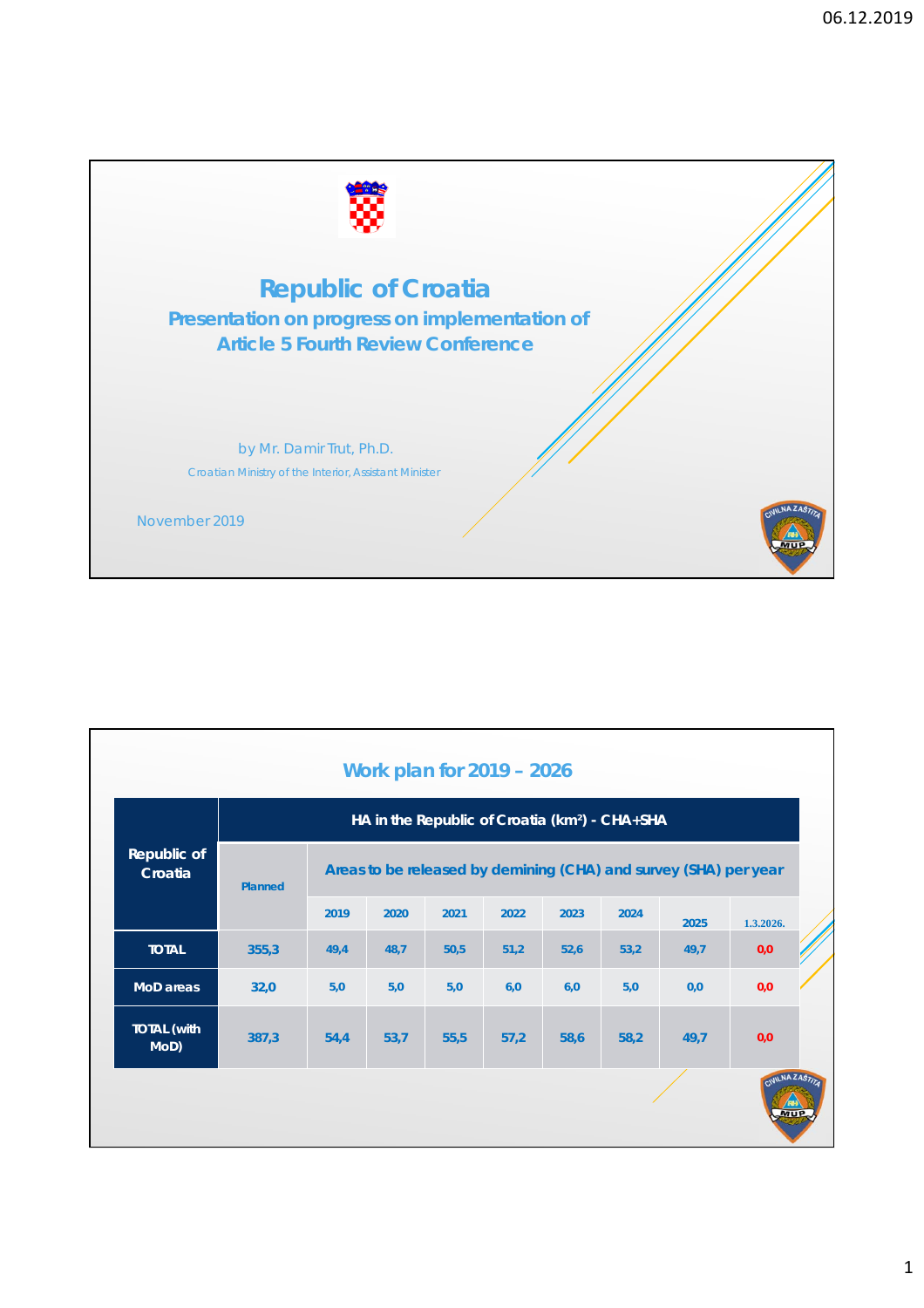|                | January 1, 2018 - October 31, 2019 |                                    |                                                                 |                                          |                                   |                                                      |                                               |  |  |
|----------------|------------------------------------|------------------------------------|-----------------------------------------------------------------|------------------------------------------|-----------------------------------|------------------------------------------------------|-----------------------------------------------|--|--|
| <b>No</b>      | County                             | Cancelled<br>area(m <sup>2</sup> ) | <b>Reduced area</b><br>by Technical<br>Survey (m <sup>2</sup> ) | <b>Cleared area</b><br>(m <sup>2</sup> ) | <b>TOTAL</b><br>(m <sup>2</sup> ) | No of<br><b>Mines and</b><br><b>ERW</b><br>destroyed | No of<br><b>Town/Municip</b><br>ality cleared |  |  |
| $\mathbf{1}$ . | <b>Karlovac</b>                    |                                    | 484.228                                                         | 4.379.827                                | 4.864.055                         | 1323                                                 | $\mathbf{1}$                                  |  |  |
| 2.             | Lika - Senj                        | 198.522                            | 318.775                                                         | 26.901.200                               | 27.418.497                        | 2579                                                 |                                               |  |  |
| 3.             | Osijek - Baranja                   | 2.511.174                          | 1.010.290                                                       | 18.461.007                               | 21.982.471                        | 4987                                                 | $\overline{2}$                                |  |  |
| 4.             | Požega-Slavonia                    | 444.358                            | 1.637.676                                                       | 7.821.609                                | 9.903.643                         | 53                                                   |                                               |  |  |
| 5.             | Split - Dalmatia                   |                                    | 448                                                             | 906.356                                  | 906.804                           | 70                                                   | $\mathbf{1}$                                  |  |  |
| 6 <sub>1</sub> | Sisak - Moslavina                  | 48.695                             | 191.180                                                         | 14.869.257                               | 15.109.132                        | 5436                                                 |                                               |  |  |
| 7.             | Šibenik-Knin                       | 622.257                            | 1.777.945                                                       | 4.151.745                                | 6.551.956                         | 358                                                  | $\overline{2}$                                |  |  |
| 8.             | <b>Zadar</b>                       | 1.931.185                          | 1.931.179                                                       | 4.903.994                                | 8.826.358                         | 281                                                  | 1                                             |  |  |
| 9.             | <b>Brod-Posavina</b>               |                                    |                                                                 | 232.980                                  | 232.980                           | $\overline{2}$                                       | 1                                             |  |  |
|                | Total                              | 5.389.540                          | 778.372                                                         | 82.627.984                               | 95.795.896                        | 15.089                                               | 8                                             |  |  |
|                |                                    |                                    |                                                                 |                                          |                                   |                                                      |                                               |  |  |

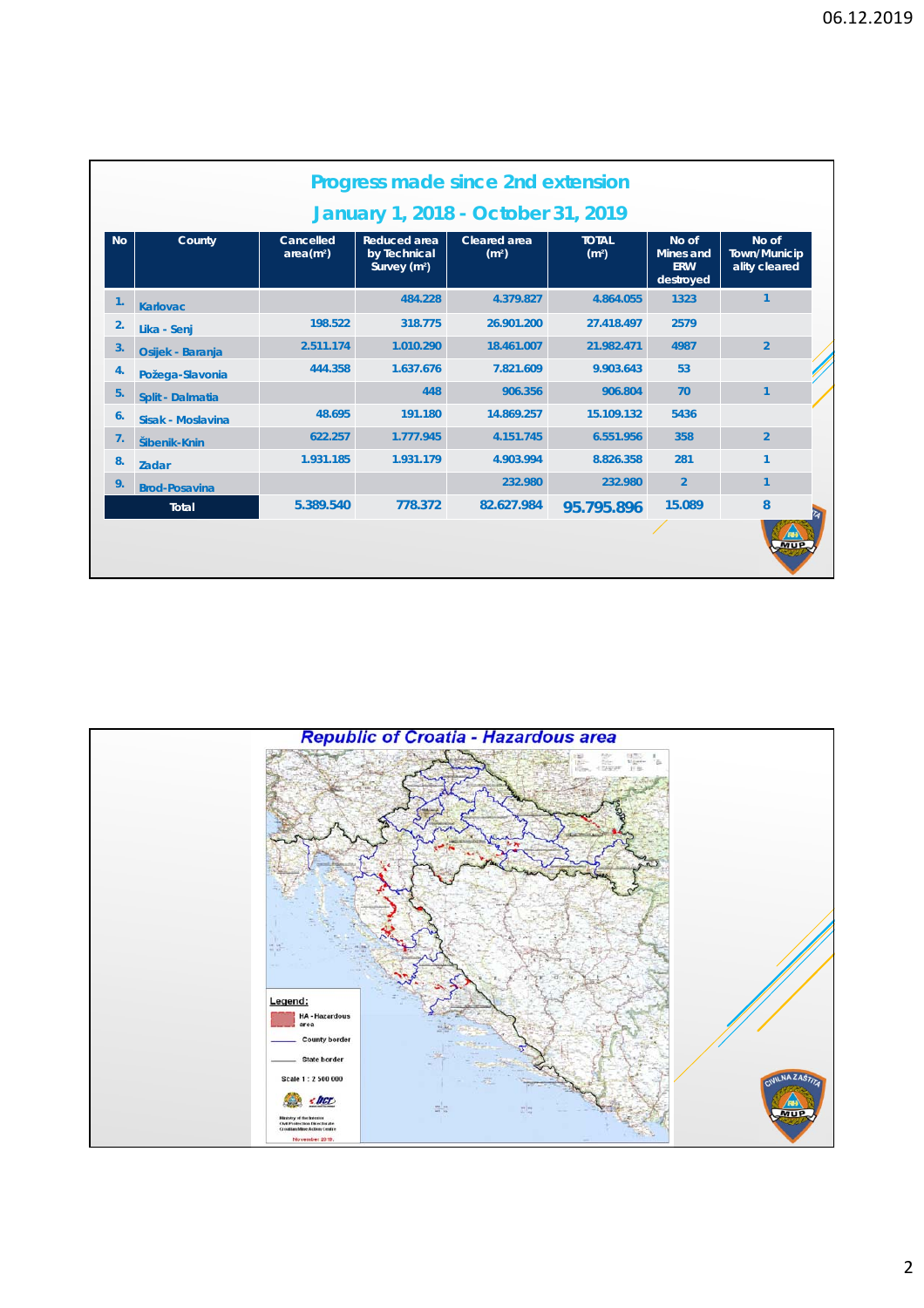| <b>No</b>      | Province / County | No. of<br>towns/<br>municipaliti<br>es with HA | Confirmed<br><b>HA</b><br>$- km2$ | Suspected<br><b>HA</b><br>$- km2$ | <b>HA</b><br>$-km2$ | No of AP<br>mines | No of AT<br>mines |
|----------------|-------------------|------------------------------------------------|-----------------------------------|-----------------------------------|---------------------|-------------------|-------------------|
| $\mathbf{1}$ . | <b>Karlovac</b>   | $\boldsymbol{6}$                               | 14                                | 30.1                              | 44.9                | 1.290             | 43                |
| 2.             | Lika-Senj         | 9                                              | 81.4                              | 29.6                              | 110.9               | 8.270             | 1.039             |
| 3.             | Osijek-Baranja    | 10                                             | 18                                | 14.4                              | 32.5                | $\bf{0}$          | 1.509             |
| 4.             | Požega-Slavonia   | $\overline{2}$                                 | 9.1                               | 5.5                               | 14.6                | 620               | 11                |
| 5.             | Split-Dalmatia    | $\overline{2}$                                 | 15.9                              | 3.3                               | 19.3                | 1.114             | $\overline{0}$    |
| 6.             | Sisak-Moslavina   | 10                                             | 27.8                              | 26.8                              | 54.6                | 5.793             | 48                |
| 7.             | Šibenik-Knin      | 5                                              | 12                                | 3.7                               | 15.7                | 933               | 10                |
| 8.             | Zadar             | 9                                              | 12.5                              | 9,7                               | 22.2                | 779               | 167               |
| <b>TOTAL</b>   |                   | 53                                             | 190.8                             | 124                               | 314.8               | 18.799            | 2.827             |

| <b>No</b>      | <b>Province / County</b> | <b>Technical Survey (m<sup>2</sup>)</b> | Demining (m <sup>2</sup> ) | TOTAL (m <sup>2</sup> ) |
|----------------|--------------------------|-----------------------------------------|----------------------------|-------------------------|
| $\mathbf{1}$   | <b>Karlovac</b>          | 1.252.593                               | 1.135.027                  | 2.387.620               |
| $\overline{2}$ | Lika-Senj                | 330.701                                 | 12.302.911                 | 12.633.612              |
| 3              | Osijek-Baranja           | 494.455                                 | 2.901.908                  | 3.396.363               |
| 4              | Požega-Slavonia          | 1.272.841                               | 1.250.318                  | 2.523.159               |
| 5              | Split-Dalmatia           | n                                       | 542.289                    | 542.289                 |
| 6              | Sisak-Moslavina          | 750.615                                 | 5.775.289                  | 6.525.904               |
|                | Šibenik-Knin             | 135.047                                 | 2.012.151                  | 2.147.198               |
| 8              | Zadar                    | 817.123                                 | 11.043.827                 | 11.860.950              |
| <b>TOTAL</b>   |                          | 5.053.375                               | 36.963.720                 | 42.017.095              |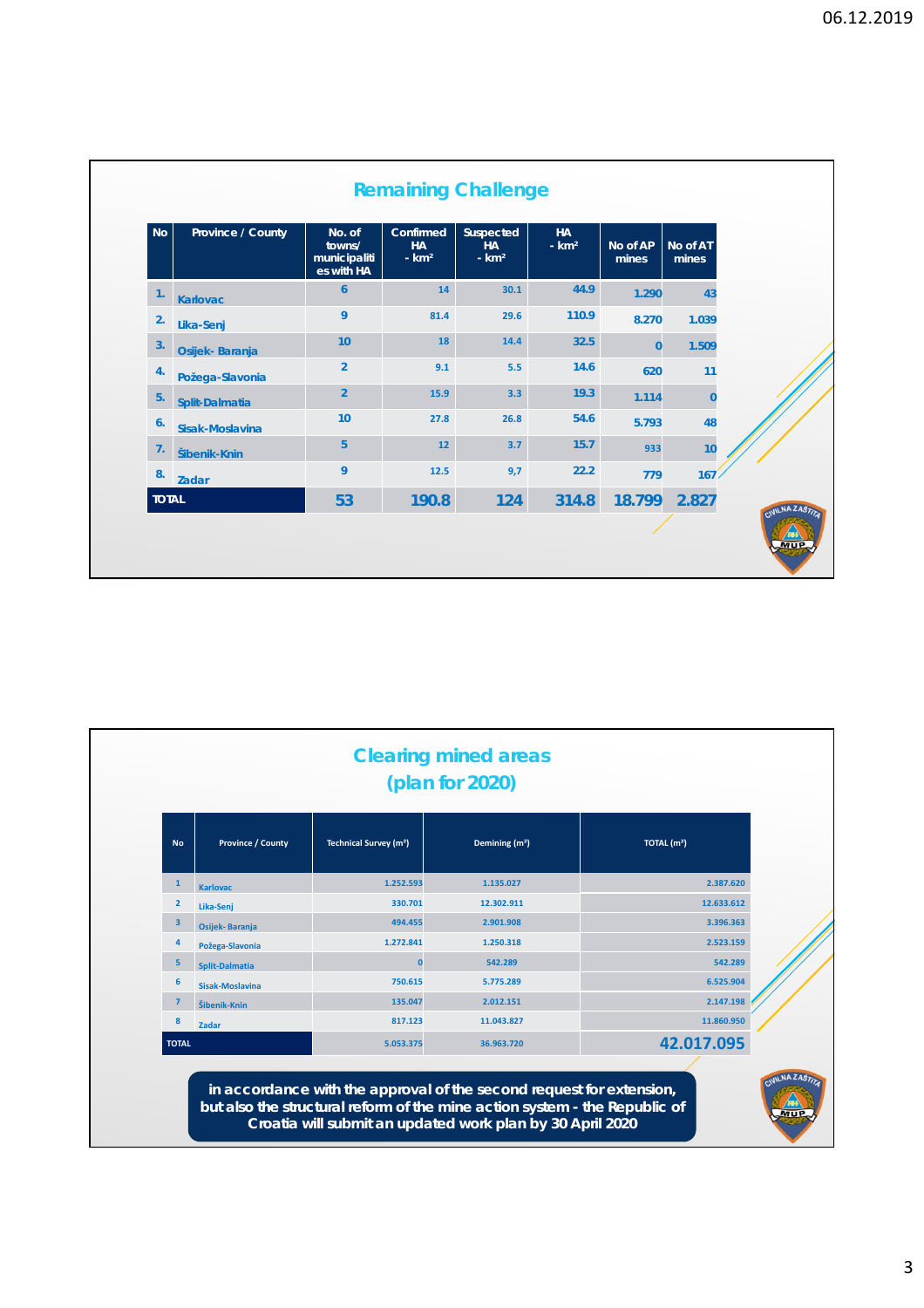